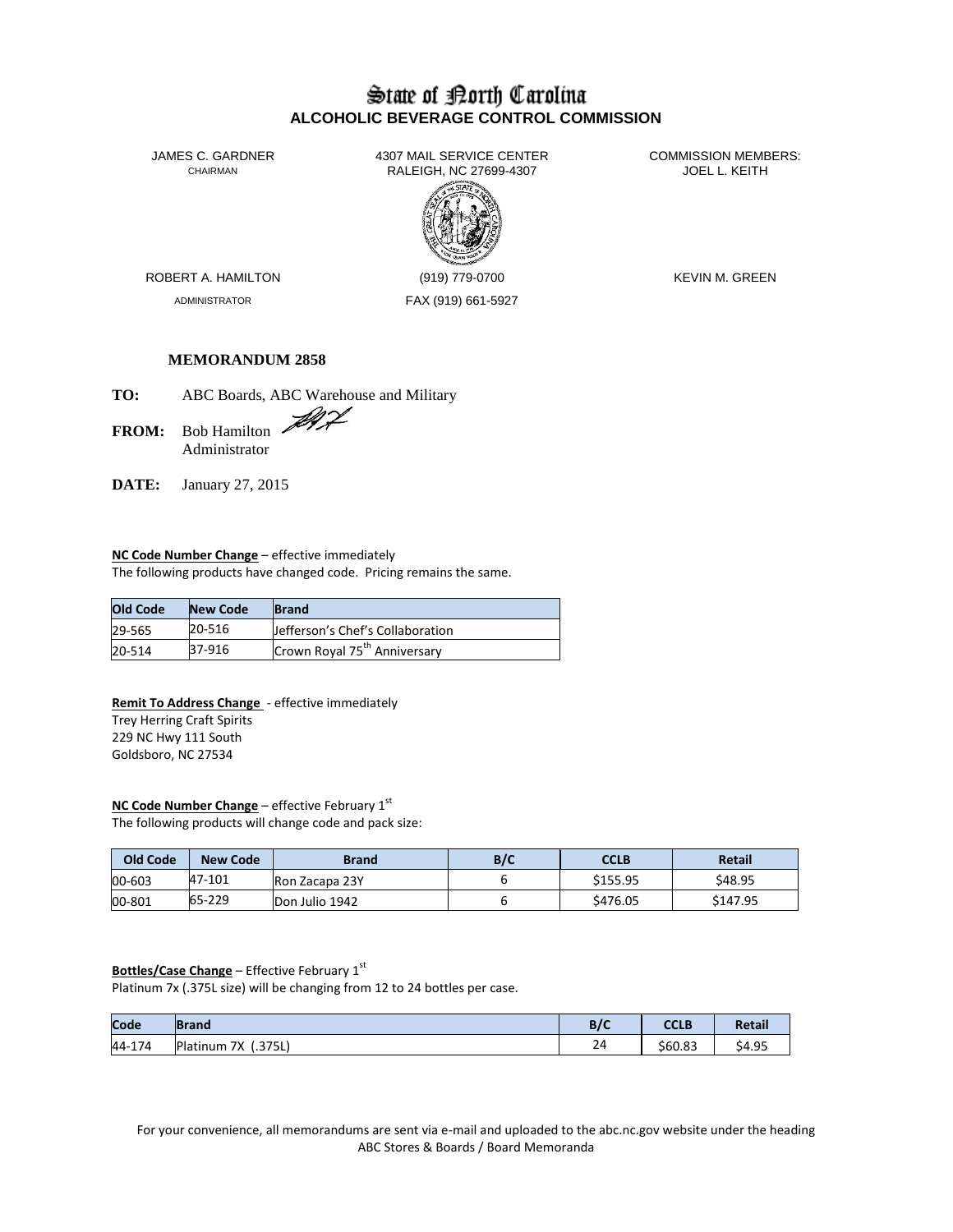## **Supplier Change** – Effective February 1 st

Proximo Spirits will be the supplier for the Bushmills brand, in replacement of Diageo.

| Code   | <b>Brand</b>               | <b>Size</b> | Proof | <b>Filing</b> |
|--------|----------------------------|-------------|-------|---------------|
|        |                            |             |       | <b>Type</b>   |
| 40-167 | <b>Bushmills Malt 16Y</b>  | .75L        | 80    | Special Order |
| 40-169 | <b>Bushmills Malt 10Y</b>  | .75L        | 80    | Listed        |
| 40-173 | <b>Bushmills</b>           | 1.75L       | 80    | Listed        |
| 40-174 | <b>Bushmills</b>           | .75L        | 80    | Listed        |
| 40-178 | <b>Bushmills 21Y</b>       | .75L        | 80    | Special Order |
| 40-203 | <b>Bushmills Blackbush</b> | .75L        | 80    | Listed        |

## **Supplier Change** – Effective January 31<sup>st</sup>

Charles Jacquin will replace Park Street Imports as exclusive agent for Sweet Revenge brand

| Code   | <b>Brand</b>         | <b>Size</b> | Proof | <b>Filing</b> |
|--------|----------------------|-------------|-------|---------------|
|        |                      |             |       | Type          |
| 20-814 | Sweet Revenge w/ GLS | .75L        | 77    | Listed        |
| 21-594 | Sweet Revenge        | 50ML        | 77    | Listed        |
| 57-767 | Sweet Revenge        | .75L        | 77    | Listed        |

#### **Additional SPA -** Jan/Feb

| Code   | <b>Brand</b>                    | <b>SPA</b> | <b>CCLB</b> | <b>Retail</b>   |
|--------|---------------------------------|------------|-------------|-----------------|
|        |                                 |            | Jan /Feb    | <b>February</b> |
| 20-144 | Jim Beam Black w/ Grilling Mitt | \$12.94    | \$71.88     | \$22.95         |

## **Additional SPA's** – Feb/March

| Code   | <b>Brand</b>                       | <b>SPA</b> | <b>CCLB</b> | <b>Retail</b> |
|--------|------------------------------------|------------|-------------|---------------|
|        |                                    |            | Feb /Mar    | <b>March</b>  |
| 20-159 | Jacob's Ghost w/ GLS & Recipe Book | \$12.94    | \$71.88     | \$22.95       |
| 20-226 | 2 Gingers Irish w/ GLS             | \$9.70     | \$62.18     | \$19.95       |
| 20-330 | Stoli 80 w/ 4Pk Stoli Ginger Beer  | \$9.70     | \$117.15    | \$36.95       |

#### **Brand Name / UPC Change -**

Name is changing from "Ridgemont Reserve 1792" to "1792 Small Batch"

| Code   | <b>Brand</b>     | UPC          | Proof | <b>Retail</b> |
|--------|------------------|--------------|-------|---------------|
|        |                  | Change       |       |               |
| 27-031 | 1792 Small Batch | 080660001203 | 93.7  | \$29.95       |